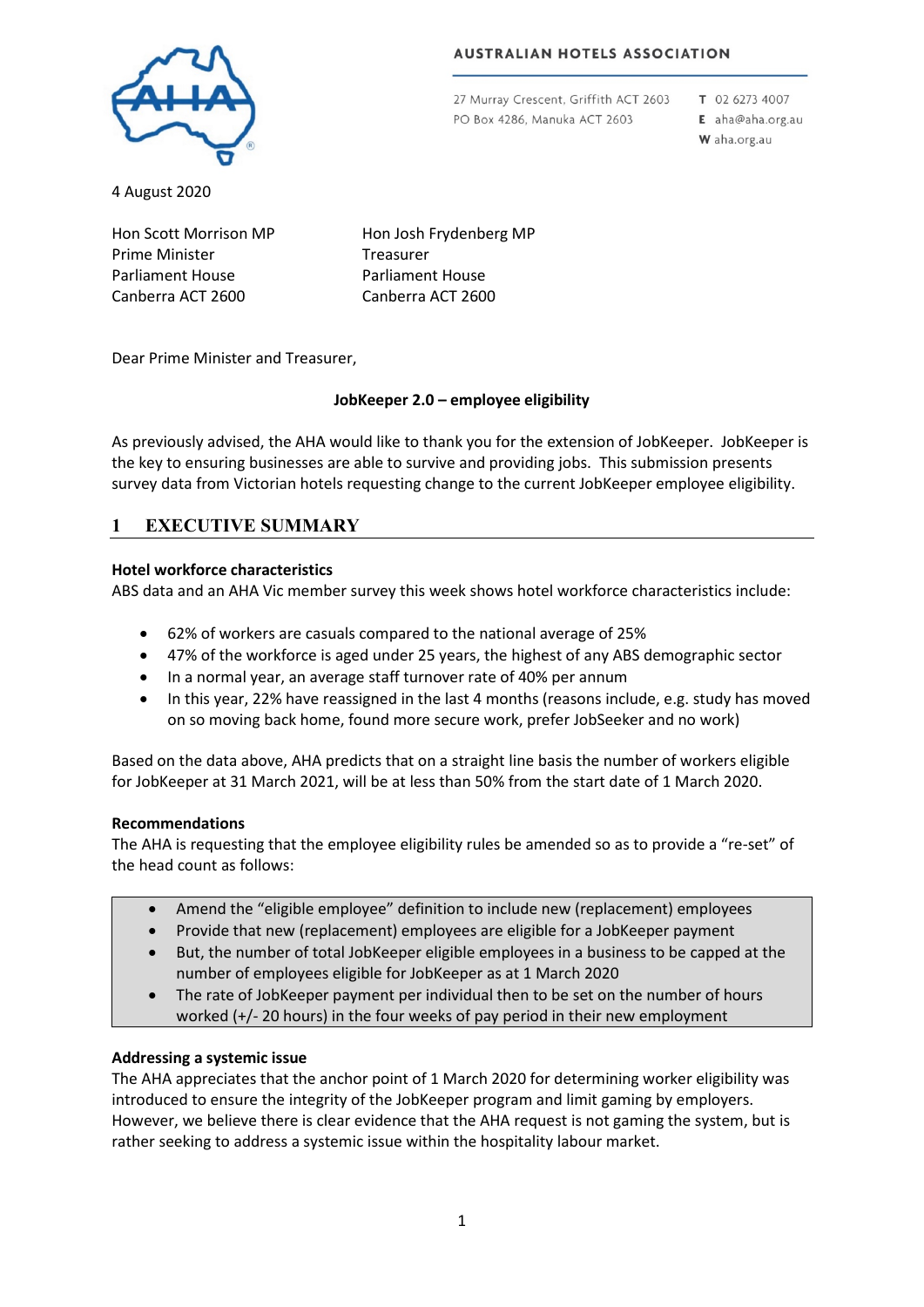## **2 BACKGROUND**

## **Victoria**

The data in this report reflects the urgent situation in Victoria, but has similar application in other regions. AHA Victoria (AHA Vic) represents approximately 1,000 members comprising of 3, 4 & 5 star hotels as well as group operated and independent pubs located in both Metropolitan Melbourne and Regional Victoria. Collectively Victorian members:

- employ 52,000 with a total payroll exceeding \$1.5 billion
- provide more than 23,000 accommodation rooms
- contribute \$4.5 billion to Victoria's GSP
- 88% of Australian pubs are independently owned, while the remaining 12% are affiliated with larger chains (PwC 2009)

This report has been prepared to highlight the AHA concerns with the effectiveness of the proposed extension of JobKeeper for businesses particularly hotels and pubs that have experienced government mandated shutdowns since 23 March 2020, with particular regard to the situation in Victoria.

## **Victorian trading restrictions**

Victorian hotels and pubs have experienced trading restrictions to assist the government and chief medical directions in containing the spread of the virus. The high level sequence of restricted trading conditions experienced by Victoria employers within hotels and pubs include:

| <b>Date</b>            | <b>Trading Restrictions for hotels and pubs</b>                              |
|------------------------|------------------------------------------------------------------------------|
| 23 <sup>rd</sup> March | Forced to close and allowed to offer take-away and pick up only              |
| $1st$ June             | Able to re-open but restricted to 20 patrons per enclosed space              |
| $2nd$ July             | Hot-spot suburbs forced to close except take-away and pick up only           |
| $8th$ July             | Metropolitan Melbourne & Mitchell Shire forced to close except take-away and |
|                        | pick up only                                                                 |
| 6 <sup>th</sup> August | Regional Victoria forced to close except take-away and pick up only          |

The effect and forecast of the trading restrictions on a national group of hotels is set out below.<sup>1</sup>



<span id="page-1-0"></span> <sup>1</sup> Further information available on request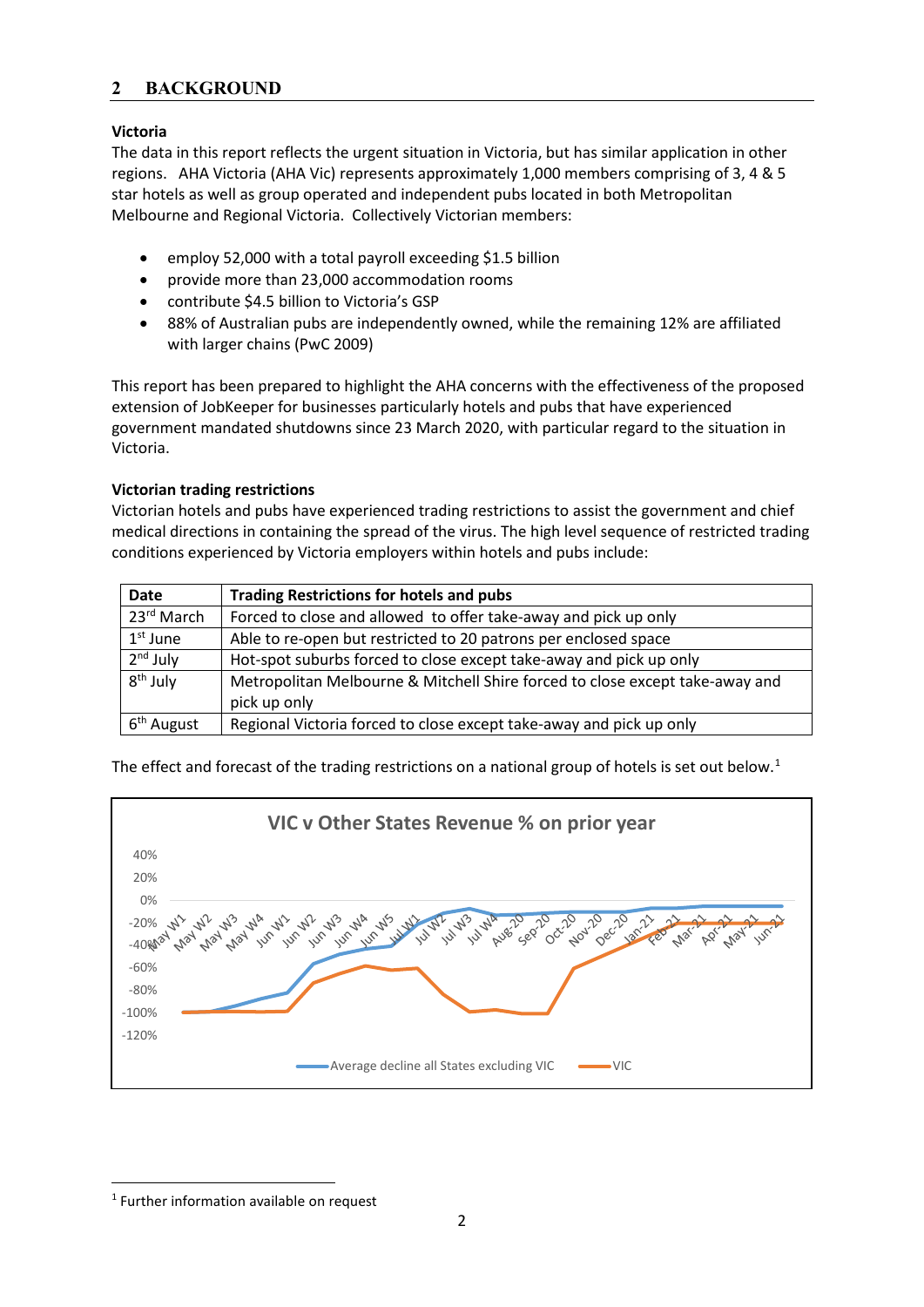# **3 CHARACTERISTICS OF THE HOSPITALITY INDUSTRY**

## **Workforce characteristics**

The hospitality industry can be characterized as below:

- The industry engages a significantly high proportion of casual employees which is evidenced by the Australian Bureau of Statistics confirming that the industry employees 62% of casuals compared to the national average of 25%.
- 47% of the workforce is aged under 25 years which is high compared to other industries
- the hospitality industry employs international visa workers due to the skills shortages and are identified on the ANZCO skill shortages list
- In general, upon surveying Victorian members, operators experienced a staff turnover rate of 40% during 18 / 19 financial year

## **EY findings**

In a survey commissioned by Australian Hotels Association 3rd July 2020 and provided to Government, EY found that:<sup>[2](#page-2-0)</sup>

- 84% of businesses reported a decrease in revenue with 53% reporting decreases of 50% or more in revenue during the pandemic
- 73% of operators have altered trading hours which is more than double of the economy wide average of 31%
- 54% of businesses have changed the products and services offering which again is the highest compared to the economy wide average of 22%
- 15% of businesses reported that their businesses could be supported by less than a month of available funds which is the highest compared to other industries.

#### **Economic returns from JobKeeper**

Importantly in its report, EY projects economic returns on dollar spent by government on JobKeeper of 1.69 to [3](#page-2-1).38<sup>3</sup> times the direct cost to Government. Fundamentally, this is because JobKeeper is aimed to keep employees in work, reduce business costs, and minimise business exits.



## **Percentage of staff that were eligible for JobKeeper[4](#page-2-2)**

From the table above, it can be concluded based on the eligibility criteria for JobKeeper only 54% of staff employed by hotels and pubs qualified for JobKeeper. This can be attributed to:

<span id="page-2-0"></span><sup>&</sup>lt;sup>2</sup> EY "Economic impacts of stimulus for the Accommodation and Food Services Sector, 3 July 2020, page 4-6"

<span id="page-2-1"></span><sup>&</sup>lt;sup>3</sup> EY "Economic impacts of stimulus for the Accommodation and Food Services Sector, 3 July 2020, Table 5"

<span id="page-2-2"></span><sup>4</sup> AHA Vic survey of members held 31 July to 3 August 2020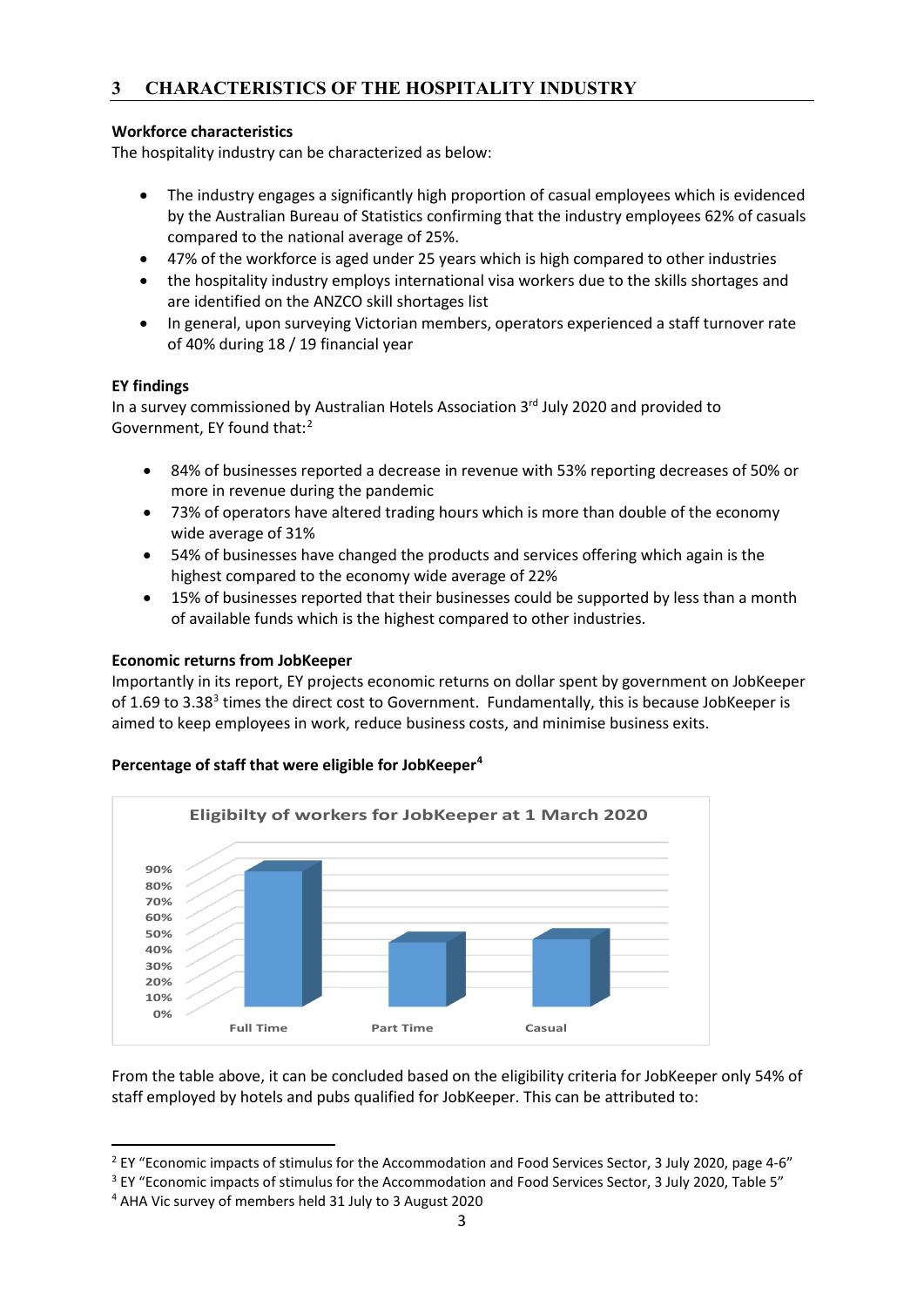- Casual employees who did not demonstrate a regular and systematic pattern
- High employment of visa workers who do not qualify for JobKeeper provisions
- General staff turnover of approximately 40% which therefore compromises a casuals ability to meet the eligibility criteria



#### **Percentage of staff that have departed employment [5](#page-3-0)**

From the table above, it can be concluded of those staff who were eligible for JobKeeper, 22% are no longer employed by the business. It should be noted than even though employees may have satisfied the eligibility criteria, it is the decision of the employee to participate in the JobKeeper program.

#### **Forecast decline in JobKeeper eligible workers**

The table below maps out a straight line trend showing that on historic and current trends, the number of workers eligible for JobKeeper will decline by at least 40% over the 12 month period of JobKeeper. This will have the effect of diminishing the wage subsidy element for employers by at least 40% as well. Such a reduction in the subsidy rate works counter to the aim of trying to help businesses to re-open.



<span id="page-3-0"></span>5 AHA Vic survey of members held 31 July to 3 August 2020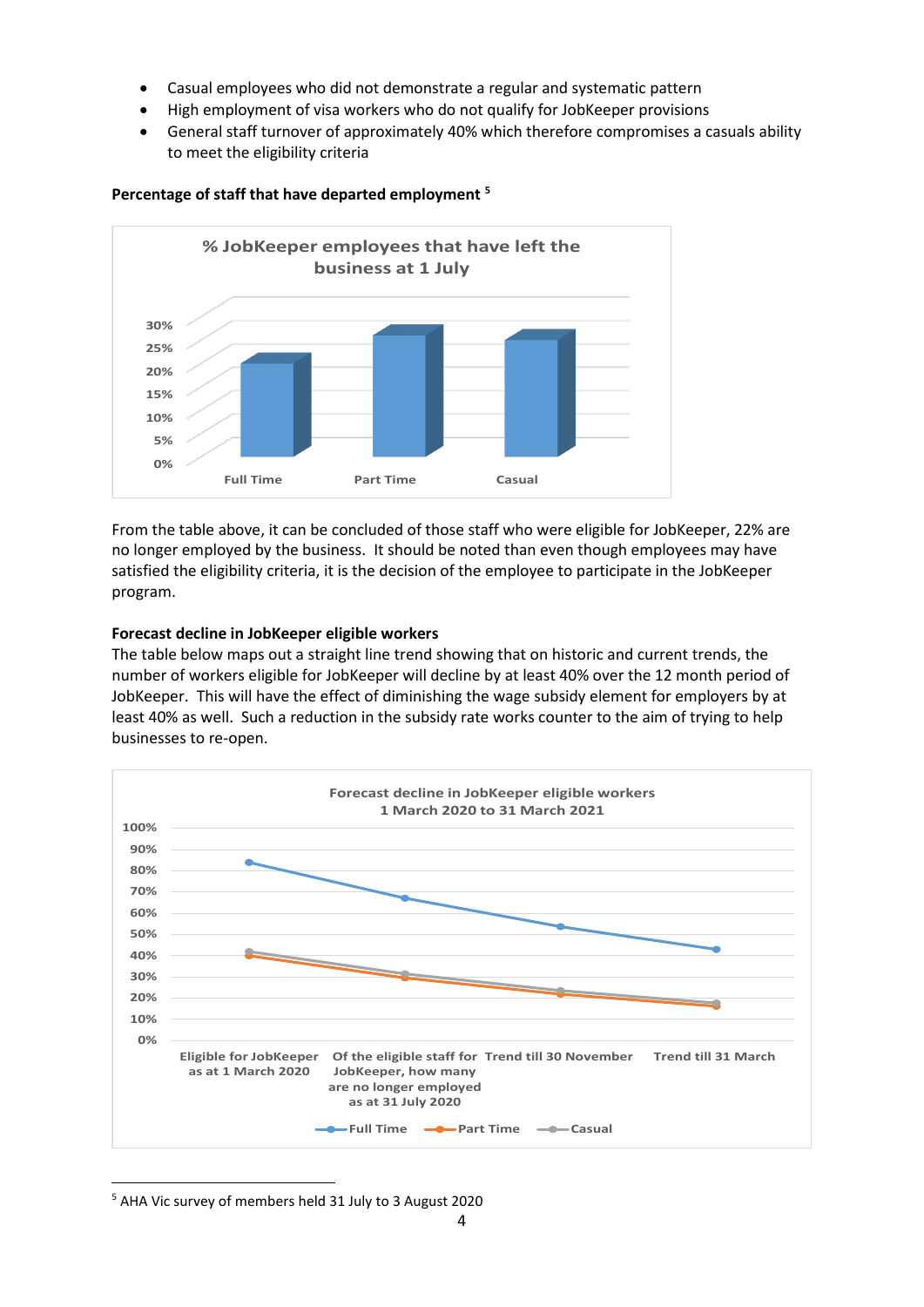## **Reasons staff have left JobKeeper**

It is counter intuitive as to why an employee would leave the security of JobKeeper and its guarantee of a wage above the rate of unemployment benefits. However, once you hear of the reasons why people are leaving the security of JobKeeper, it becomes easier to comprehend. We are advised that the reasons for leaving employment include, e.g.

- Found more suitable and stable employment
- University Student with all classes now online so moved back home
- Study and nursing work placement
- Restructures which may have resulted in redundancies as a result of limited work available
- Elective surgery
- Shifting to JobSeeker so they do not have to work

## **Likelihood of closure in Victoria**

AHA Vic members were asked, "What is the likelihood that your business will remain closed once government restrictions are eased (graduated re-opening) given your business in no longer entitled to JobKeeper for those departed employees?"<sup>[6](#page-4-0)</sup> The survey found that 19% of businesses there was a high likelihood their business would remain closed if it was no longer entitled to JobKeeper for those departed employees.



## **4 AHA RATIONALE**

## **Key areas of concern**

Given that 84% of businesses reported a decrease in revenue, couple with the fact that less 55% of staff qualified for JobKeeper and a further 22% are no longer eligible, it is pertinent for the eligibility criteria of the JobKeeper program to be reviewed in order to support business and keep staff actively employed.

Given the industry naturally experiences 40% staff turnover, is a highly casualised industry (who may not have satisfied the regular and systematic pattern of work) & employs visa workers due to skill shortages, the eligibility criteria needs to be reviewed to keep businesses afloat. This factor diminishes the value of JobKeeper support for businesses over time.

<span id="page-4-0"></span> <sup>6</sup> AHA Vic survey of members held 31 July to 3 August 2020